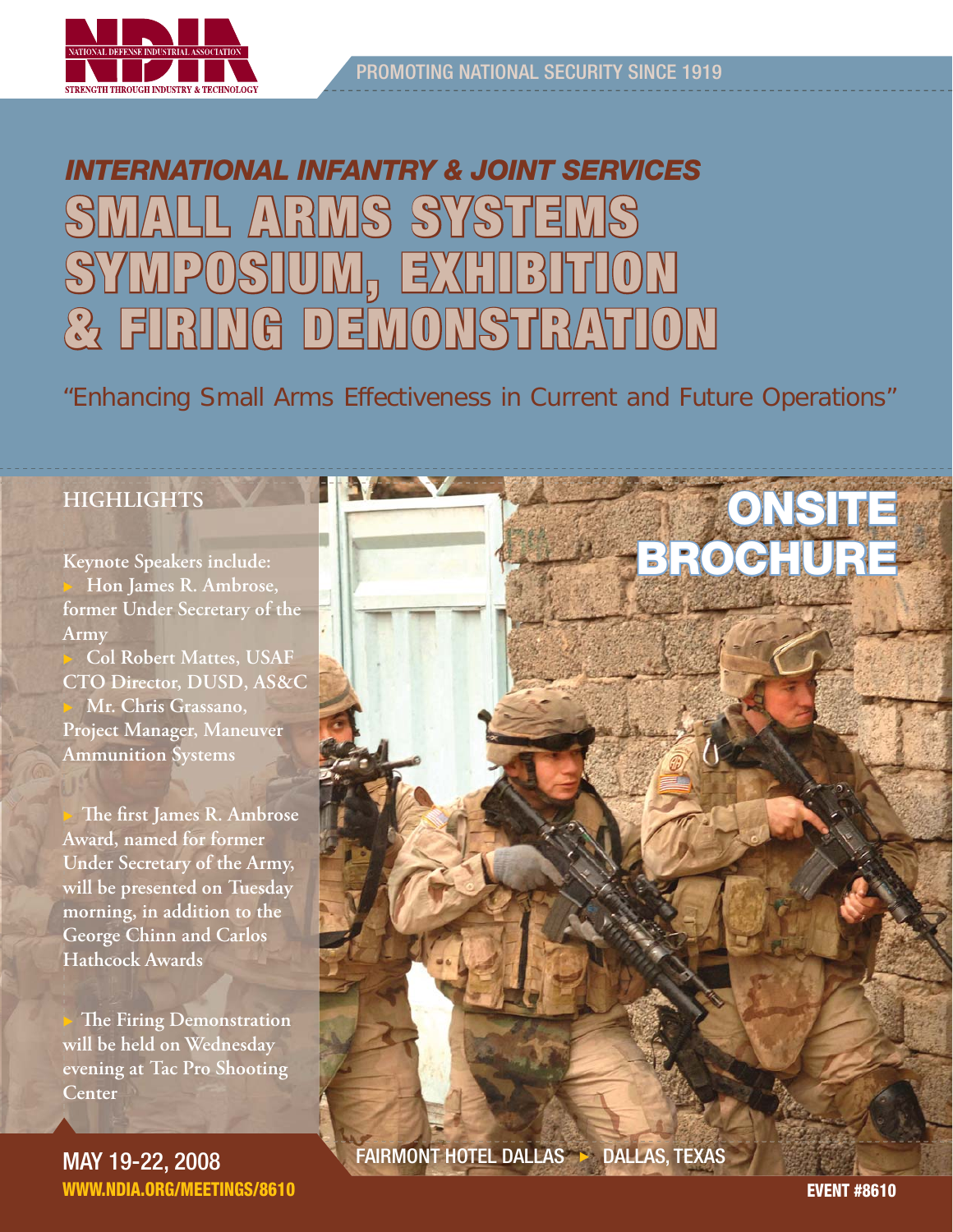### *INTERNATIONAL INFANTRY & JOINT SERVICES* **SMALL ARMS SYSTEMS SYMPOSIUM, EXHIBITION & FIRING DEMONSTRATION**

**MAY 19-22, 2008 ▶ DALLAS, TEXAS** 

#### **OBJECTIVE**

Facing terrorist forces from MOUT to the open battlefield, American forces – both military and law enforcement alike – require the best equipment available. Only through the efforts of government and industry working together on a wide range of technology focus areas will the tools necessary to support our soldiers, sailors, airmen and marines now and in the future be realized. These focus areas range from incremental enhancements to fielded legacy small arms systems to enabling technologies, such as fire control improvements, use of robotics and digitization of small arms systems on the battlefield, to name a few. This symposium seeks to bring together government and industry, manufacturers and users to support this objective for the military and law enforcement communities.

#### **AMBROSE AWARD**

The Ambrose Award was established and is presented periodically to recognize an Industrial Firm which, in the opinion of the Small Arms Division Executive Board, has made outstanding contributions to the field of small arms systems. An outstanding contribution is characterized by exemplary commitment and contribution to the Armed Forces by delivering superior materiel that meets required operational capabilities and supports a high level of force readiness in the conduct of warfighting activities or homeland defense. Such contributions may be shown through a record of continual demonstration of emerging technologies, development of products and systems, establishment of enhanced production capabilities and integration of innovative weapons systems and supporting products and services required by the DoD and Allied countries. Such contributions would be easily recognized as "excellence" in industry leadership and responsiveness in cases where national security priorities require attention to meet urgent needs in either peace or war time.

This award is named in honor of former Under Secretary of the Army, James R. Ambrose, because of his recognition of the value and contribution of industry in meeting the needs of our national defense. This was made unmistakably clear during his tenure from 1981-1988 as Under Secretary of the Army during the Presidency of Ronald Reagan. He was a major force in the post Vietnam modernization of all small arms weaponry where new and improved versions of the M16, M249 and M9 were purchased in large quantities as a result of industry competitions. Secretary Ambrose was a strong supporter of investing in the Future Rifle Program, later known as the Advanced Combat Rifle (ACR) Program. His emphasis on the need for competition could not be clearer here, as there were as many as six contractor systems in various phases of the program and 4 firms ultimately participated in the 9-month long ACR Field Experiment, the premier rifle evaluation of all time. For his support of small arms development and procurement and his strong emphasis and actions in involving industry at every step of the way, the NDIA Small Arms Division believes it entirely appropriate to name this award in his honor.



#### **ATTIRE**

Appropriate dress for this symposium is business casual for civilians and Class B uniform or uniform of the day for military personnel.

#### **ID BADGES**

During symposium registration and check-in, each attendee will be issued an identification badge. Badges must be worn at all symposium functions.

#### **PROCEEDINGS**

Proceedings will be available on the web through the Defense Technical Information Center (DTIC) one to two weeks after the symposium. You will receive notification via e-mail once the proceedings are available to download/print/view.

#### **CONTACTS**

Ms. Meredith Geary Associate Director (703) 247-9476 mgeary@ndia.org

Mrs. Alden Davidson, CEM Exhibits Manager (703) 247-2582 adavidson@ndia.org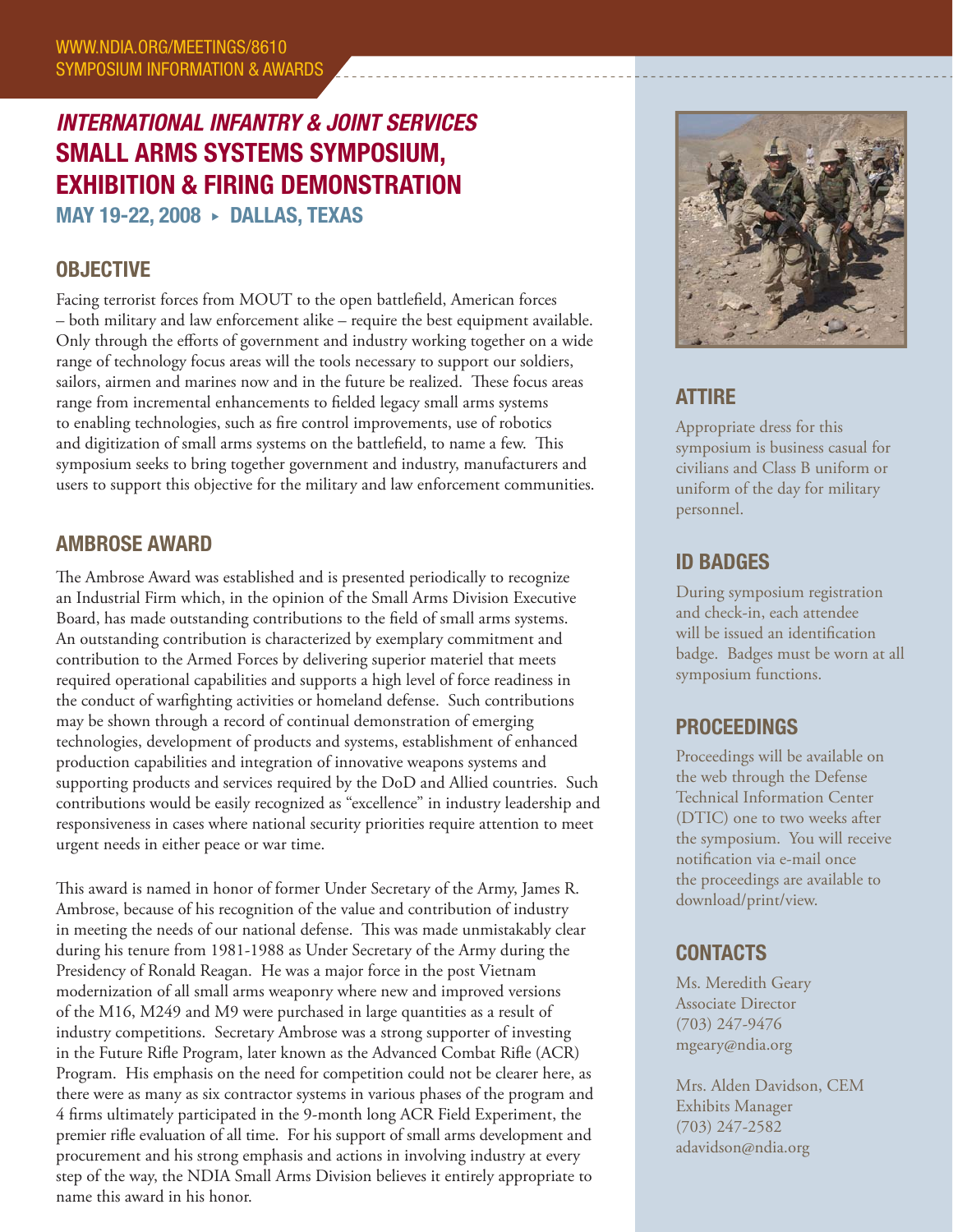#### **PREVIOUS RECIPIENTS CHINN AWARD**

Thomas E. Cosgrove, 1988 James Ackley, 1989 John S. Wood, Jr., 1990 Roderic A. Spies, 1991 Edward C. Ezell, 1993 Richard E. Brown, 1994 Joseph Unterkofler, 1995 C. Reed Knight, Jr., 1996 Robert A. Trifiletti, 1997 George E. Kontis, 1998 Vernon E. Shisler, 1999 Salvatore A. Fanelli, 2000 L. James Sullivan, 2001 Ernst Mauch, 2002 Phil Baker, 2003 Georges Chauveheid, 2003 Ronnie Barrett, 2004 Richard Audette, 2005 Richard Swan, 2006 William Dittrich, 2007

#### **PREVIOUS RECIPIENTS HATHCOCK AWARD**

Charles B. Mawhinney, 2000 William Bartholomew, 2001 Jim Owens, 2000 Larry Vickers, 2003 Steve Holland, 2004 Christopher Mitternight, 2005 Allen Boothby, 2006 American Snipers Organization, 2007

#### **CHINN AWARD**

The Chinn Award is presented annually to honor a government or industry individual who, in the opinion of the Small Arms Division Executive Board, has made significant contributions to the field of small arms and/or infantry weapons systems. A significant contribution is considered to be a creative invention, new design or innovative concept in small arms weapons, ammunition or ancillary equipment that provides an advancement in the state-of-the art or capability enhancement that clearly benefits the warfighting or general military capability of the U.S. The Chinn Award may also be conferred as recognition to an individual who has performed sustained superior service in a career field of science, engineering, test and evaluation, manufacturing program management, academic study and research, publishing or maintenance relating to military small arms or infantry weapons.

The Chinn Award is named in honor of Lieutenant Colonel George M. Chinn, USMC, a career Marine who dedicated his life to the study, development and refinement of machine gun mechanisms. LtCol Chinn is remembered for his work as a gun designer and for having compiled a five volume reference work entitled, "The Machine Gun."

#### **HATHCOCK AWARD**

The Hathcock Award is presented to recognize an individual who, in the opinion of the Small Arms Division Executive Board, has made significant contributions in operational employment and tactics of small arms weapons systems which have impacted the readiness and capabilities of the U.S. military or law enforcement. A significant contribution is considered to be a superior performance of duties in an operational environment or the development of tactics or training.

The Hathcock Award is named in honor of Gunnery Sergeant Carlos N. Hathcock, II, USMC, a career Marine who dedicated his life to the service of this country in both the military and law enforcement communities. He was honest, tactful, considerate, courageous, quietly proud and determined in all things and all places from the range to the battlefield. "The Gunny" not only distinguished himself in combat as a scout-sniper, but also as a competitive marksman and trainer. In his capacity as a trainer, he not only significantly impacted the current United States Marine Corps Scout-Sniper Program, but also influenced the sniper programs of the other military services and similar law enforcement programs nationwide.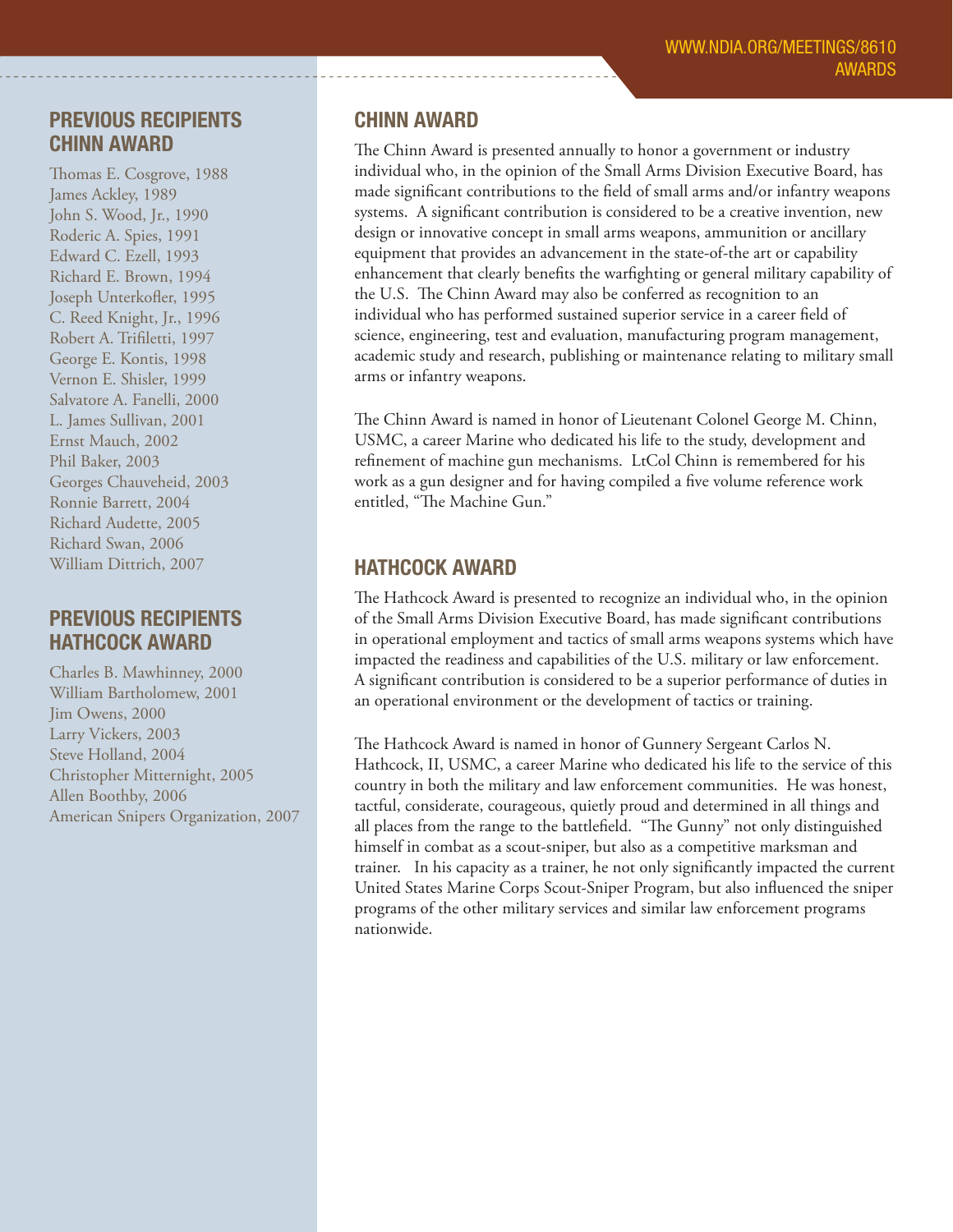#### WWW.NDIA.ORG/MEETINGS/8610 AGENDA



| <b>SESSION I CHAIR</b>     |
|----------------------------|
| COL Karl Scott Flynn, USA, |
| Chairman, JSSAST           |

**AWARDS PRESENTATION** Join your colleagues to honor the Chinn, Hathcock and Ambrose

award winners on Tuesday morning.

Hon James R. Ambrose, former Under Secretary of the Army, will be in attendance to present the first James R. Ambrose Award.

## MONDAY, MAY 19, 2008

| 9:00 AM - 6:30 PM | <b>Registration Open – International Ballroom Foyer</b>                 |
|-------------------|-------------------------------------------------------------------------|
| 5:00 PM - 6:30 PM | <b>Welcome Reception - Regency Ballroom</b><br><b>Exhibit Hall Open</b> |

## TUESDAY, MAY 20, 2008

| 7:00 AM - 6:30 PM | <b>Registration Open - International Ballroom Foyer</b><br><b>Exhibit Hall Open - Regency Ballroom</b>                                                                                                                                                                                                                      |
|-------------------|-----------------------------------------------------------------------------------------------------------------------------------------------------------------------------------------------------------------------------------------------------------------------------------------------------------------------------|
| 7:00 AM - 7:50 AM | Continental Breakfast in Exhibit Hall - Regency Ballroom                                                                                                                                                                                                                                                                    |
| 7:50 AM           | Welcome and Administrative Announcements - International Ballroom<br>▶ Mr. Sam Campagna, Director, Operations, NDIA<br>▶ Mr. Brian Berger, Chairman, Small Arms Committee;<br><b>Vice President and General Manager, General Dynamics OTS</b><br><b>Simunition Operations</b>                                               |
| 8:00 AM           | <b>Keynote Address</b><br>• Hon James R. Ambrose, former Under Secretary of the Army                                                                                                                                                                                                                                        |
| 8:30 AM           | <b>Session I: Joint Services Small Arms Synchronization Team</b><br>(JSSAST)<br>COL Robert Radcliffe, USA<br>► CAPT Pat Sullivan, USN<br>Col Charles Beck, USAF<br>LtCol Tracy Tafolla, USMC<br>CAPT Scott Genovese, USN<br>COL Kevin Noonan, USA, SOCOM<br>Mr. Kevin Swenson, Joint Non-Lethal Weapons Directorate (JNLWD) |
| 10:00 AM          | Break in Exhibit Hall - Regency Ballroom                                                                                                                                                                                                                                                                                    |
| <b>10:30 AM</b>   | <b>Guest Speaker</b><br>Mr. Bryan O'Leary, Office of Senator Coburn (R-OK)                                                                                                                                                                                                                                                  |
| <b>11:00 AM</b>   | <b>Small Arms Section Awards Presentation</b>                                                                                                                                                                                                                                                                               |
|                   | <b>Chinn Award</b><br><b>Recipient: Mr. Troy Smith</b><br><b>Presented by: Mr. Jim Schatz</b>                                                                                                                                                                                                                               |
|                   | <b>Hathcock Award</b><br><b>Recipient: SSA J. Buford Boone</b><br>Presented by: Mr. Sal Fanelli and Mr. Bill Kozacek                                                                                                                                                                                                        |
|                   | <b>Ambrose Award</b><br><b>Recipient: St. Marks Powder</b><br>Presented by: Hon James R. Ambrose, Mr. Brian Berger and<br><b>Mr. Charles Buxton</b>                                                                                                                                                                         |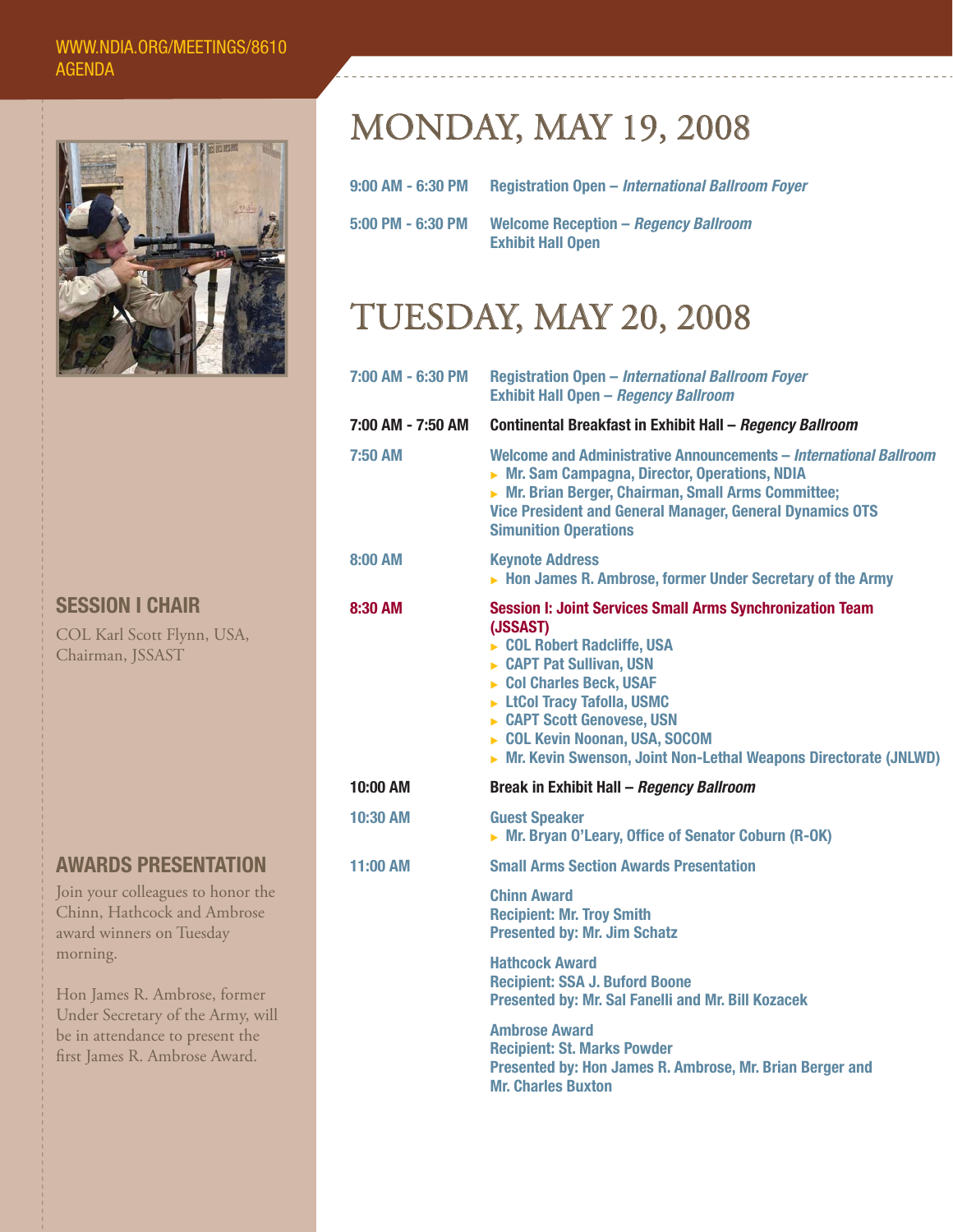**SESSION II CHAIR** 

**SESSION III CHAIR** 

Mr. David Broden, Broden Resource Solutions, LLC

(LCAAP)

Mr. James Taylor, ATK, Lake r. City Army Ammunition Plant

| 11:30 AM          | Luncheon – Gold & Parisian                                                                                                                                                                                                                                                                                                                                                                                                                                                                                                                                                                                                                                                                           |
|-------------------|------------------------------------------------------------------------------------------------------------------------------------------------------------------------------------------------------------------------------------------------------------------------------------------------------------------------------------------------------------------------------------------------------------------------------------------------------------------------------------------------------------------------------------------------------------------------------------------------------------------------------------------------------------------------------------------------------|
| <b>12:20 PM</b>   | Hiram Maxim and His Machinegun: A Great Force Harnessed<br>to a Useful Purpose<br>> Dr. Stephen Small, JSSAP, U.S. Army, ARDEC                                                                                                                                                                                                                                                                                                                                                                                                                                                                                                                                                                       |
| <b>12:40 PM</b>   | <b>PM Soldier Weapons</b><br>► Mr. Richard Audette, Deputy, PM Soldier Weapons<br>$\triangleright$ LTC Timothy Chyma, USA, PM Individual Weapons<br>LTC Michael Ascura, USA, PM Crew Served Weapons                                                                                                                                                                                                                                                                                                                                                                                                                                                                                                  |
| <b>1:10 PM</b>    | <b>Session II: Small Arms Ammunition and Technology</b>                                                                                                                                                                                                                                                                                                                                                                                                                                                                                                                                                                                                                                              |
|                   | <b>Lethal Limited Range Harbor Security Ammunition</b><br>Mr. Stephen McFarlane, U.S. Army, ARDEC                                                                                                                                                                                                                                                                                                                                                                                                                                                                                                                                                                                                    |
|                   | <b>Effects of Small Caliber Ammunition through Intermediate Barriers</b><br>Mr. Jeremy Lucid, U.S. Army, ARDEC                                                                                                                                                                                                                                                                                                                                                                                                                                                                                                                                                                                       |
|                   | <b>After Barrier Effectiveness of Small Caliber Ammunition</b><br>▶ Mr. Mark Minisi, U.S. Army, ARDEC                                                                                                                                                                                                                                                                                                                                                                                                                                                                                                                                                                                                |
|                   | <b>Lightweight Small Caliber Ammunition Update</b><br>▶ Mr. George Feghali, General Dynamics OTS, Canada                                                                                                                                                                                                                                                                                                                                                                                                                                                                                                                                                                                             |
|                   | Development of a Viable Alternate Accuracy Requirement for<br><b>7.62mm Sniper</b><br>▶ Mr. Eli Golden, U.S. Army, ARDEC<br>Mrs. Susan Polinski, U.S. Army, ARDEC                                                                                                                                                                                                                                                                                                                                                                                                                                                                                                                                    |
|                   | .50 Caliber Short Range Training Ammunition<br>▶ Mr. John MacDougall, General Dynamics OTS, Canada                                                                                                                                                                                                                                                                                                                                                                                                                                                                                                                                                                                                   |
|                   | <b>Environmentally Friendly Primers for Small Caliber Ammunition</b><br>> Dr. Rao Yalamanchili, U.S. Army, REDCOM ARDEC                                                                                                                                                                                                                                                                                                                                                                                                                                                                                                                                                                              |
| <b>2:40 PM</b>    | <b>Session III: Advancements in 40mm Munitions (Low and High</b><br><b>Velocity); Presentations by 40mm Technology Insertion Team</b>                                                                                                                                                                                                                                                                                                                                                                                                                                                                                                                                                                |
|                   | <b>M385A1 Composite Projectile Feasibility Study</b><br>▶ Mr. Christopher Summa<br><b>Development of M16A2 Pivoting Coupling</b><br>$\triangleright$ Mr. Matthew Millar<br><b>Electronics and Sensors in 40mm Low Velocity Grenade Ammo</b><br>$\triangleright$ Mr. Jason Wasserman<br><b>Producibility Improvements of 40mm High and Low Velocity Liners</b><br>▶ Mr. Adam Sorchini<br><b>Center of Mass Changes During Arming of 40mm Fuzes</b><br>$\triangleright$ Mr. Adam Jacob<br>40mm Day/Night Practice Cartridge for MK13/XM320/M203<br><b>Grenade Launchers</b><br>▶ Mr. Peter Martin for Mr. Fred Fitzsimmons<br>$\triangleright$ Mr. James Grassi<br>$\triangleright$ Ms. Melissa Wanner |
| 3:30 PM           | Break in Exhibit Hall - Regency Ballroom                                                                                                                                                                                                                                                                                                                                                                                                                                                                                                                                                                                                                                                             |
| 5:00 PM - 6:30 PM | Reception in Exhibit Hall - Regency Ballroom                                                                                                                                                                                                                                                                                                                                                                                                                                                                                                                                                                                                                                                         |

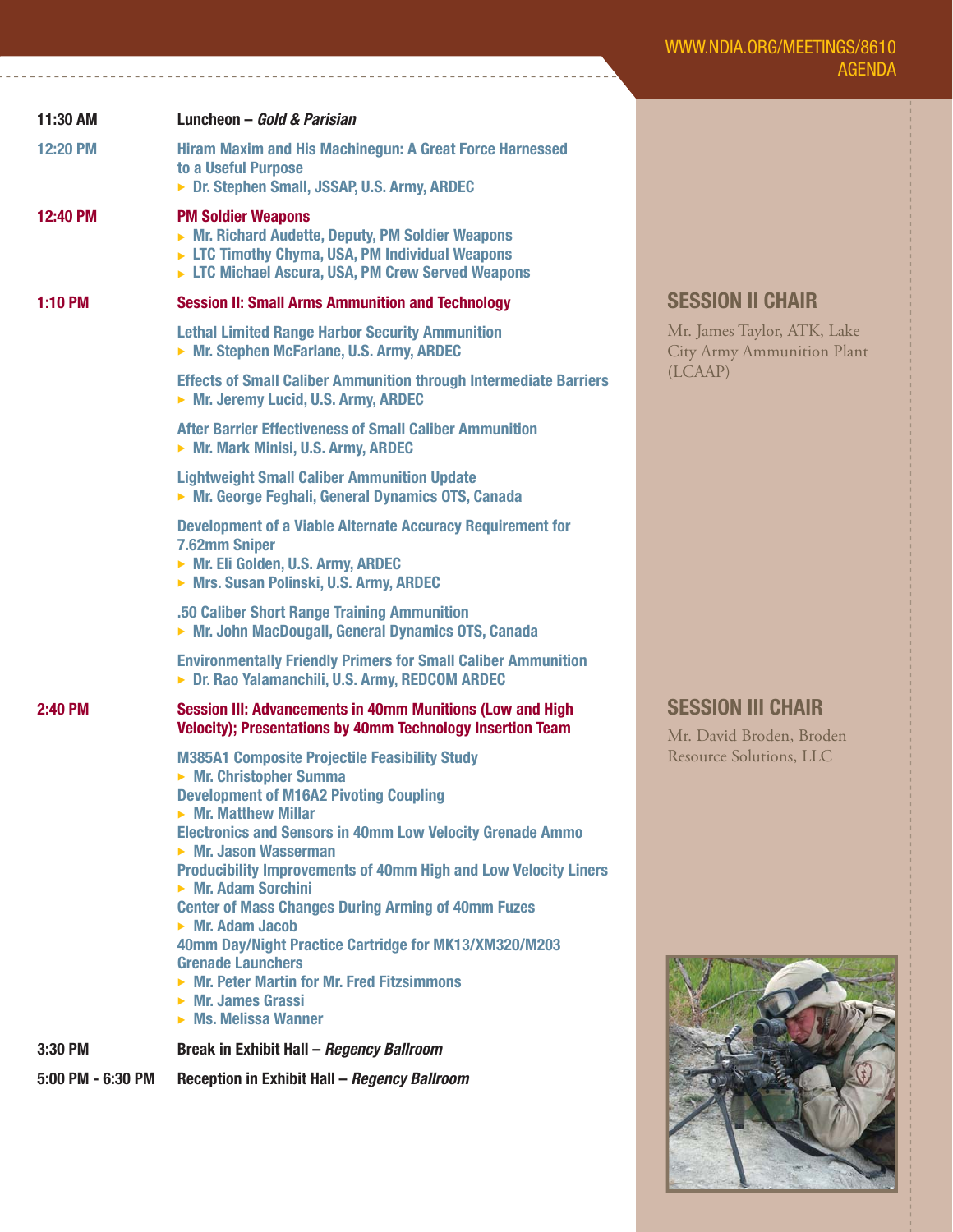#### WWW.NDIA.ORG/MEETINGS/8610 AGENDA

#### **SESSION IV CHAIR**

Mr. Joel Goldman, Chief, JSSAP, U.S. Army, ARDEC

#### **SESSION V CHAIR**

LTC Mike Bodner, DND Canada, Chairman, NATO LCG 1, Directorate of Land Requirements (DLR)

## WEDNESDAY, MAY 21, 2008

| 7:00 AM - 1:30 PM | <b>Exhibit Hall Open - Regency Ballroom</b>                                                                                                                                                                                                                                   |
|-------------------|-------------------------------------------------------------------------------------------------------------------------------------------------------------------------------------------------------------------------------------------------------------------------------|
| 7:00 AM - 2:30 PM | <b>Registration Open - International Ballroom Foyer</b>                                                                                                                                                                                                                       |
| 7:00 AM - 7:45 AM | Continental Breakfast in Exhibit Hall - Regency Ballroom                                                                                                                                                                                                                      |
| 7:45 AM           | Welcome and Administrative Announcements - International Ballroom<br>▶ Mr. Sam Campagna, Director, Operations, NDIA<br>▶ Mr. Brian Berger, Chairman, Small Arms Committee; Vice<br><b>President and General Manager, General Dynamics OTS</b><br><b>Simunition Operations</b> |
| 7:50 AM           | <b>Keynote Address</b><br>Col Robert Mattes, USAF, CTO Director, DUSD, AS&C                                                                                                                                                                                                   |
| <b>8:10 AM</b>    | <b>Session IV: JSSAP</b>                                                                                                                                                                                                                                                      |
| <b>8:10 AM</b>    | <b>Lightweight Small Arms Technologies Update</b><br>Ms. Kori Spiegel, U.S. Army, ARDEC                                                                                                                                                                                       |
| 8:30 AM           | The Ultimate Caliber: Myth or Reality?<br>Mr. Shawn Spickert-Fulton, U.S. Army, ARDEC                                                                                                                                                                                         |
| <b>8:50 AM</b>    | <b>Infantry Studies and Simulations</b><br>Mr. Alexander Lee, U.S. Army, ARDEC                                                                                                                                                                                                |
| <b>9:10 AM</b>    | <b>Joint Service Small Arms Program Applied Research Initiatives</b><br>Mr. John Edwards, U.S. Army, ARDEC                                                                                                                                                                    |
| 9:30 AM           | <b>JSSAP's Future Small Arms Technology Plan: The Fusion of</b><br><b>Science and Science Fiction</b><br>Mr. Joel Goldman, Chief, JSSAP, U.S. Army, ARDEC                                                                                                                     |
| 9:50 AM           | Break in Exhibit Hall - Regency Ballroom                                                                                                                                                                                                                                      |
| <b>10:20 AM</b>   | <b>Session V: NATO</b>                                                                                                                                                                                                                                                        |
|                   |                                                                                                                                                                                                                                                                               |
| 10:20 AM          | <b>NATO Land Capabilities Group (LCG) 1: Dismounted Soldier</b><br>LTC Mike Bodner, DND Canada, Chairman, NATO LCG 1,<br><b>Directorate of Land Requirements (DLR)</b>                                                                                                        |
| 10:30 AM          | <b>NATO Research and Technology Organization Update</b><br>▶ Mr. Mark Richter, U.S. Marine Corps Systems Command,<br><b>Quantico</b>                                                                                                                                          |
| 10:45 AM          | <b>NATO Infantry Weapons Standardization</b><br>Mr. Per Arvidsson, FMV, Sweden                                                                                                                                                                                                |
| <b>11:00 AM</b>   | <b>Topical Group 3: Non-Lethal Capabilities Update</b><br>Ms. Liliana McShea, U.S. Army, ARDEC                                                                                                                                                                                |
| 11:20 AM          | Session VI: Time for a Change - U.S. "Incremental" Small Arms<br><b>Fielding: Failures and Solutions</b><br>Mr. Jim Schatz, Jr., Time for a Change Team<br>▶ Dr. Gary Roberts, DDS                                                                                            |
| 12:20 PM          | Luncheon – Gold & Parisian                                                                                                                                                                                                                                                    |
| $1:30$ PM         | <b>Exhibit Hall Closes</b>                                                                                                                                                                                                                                                    |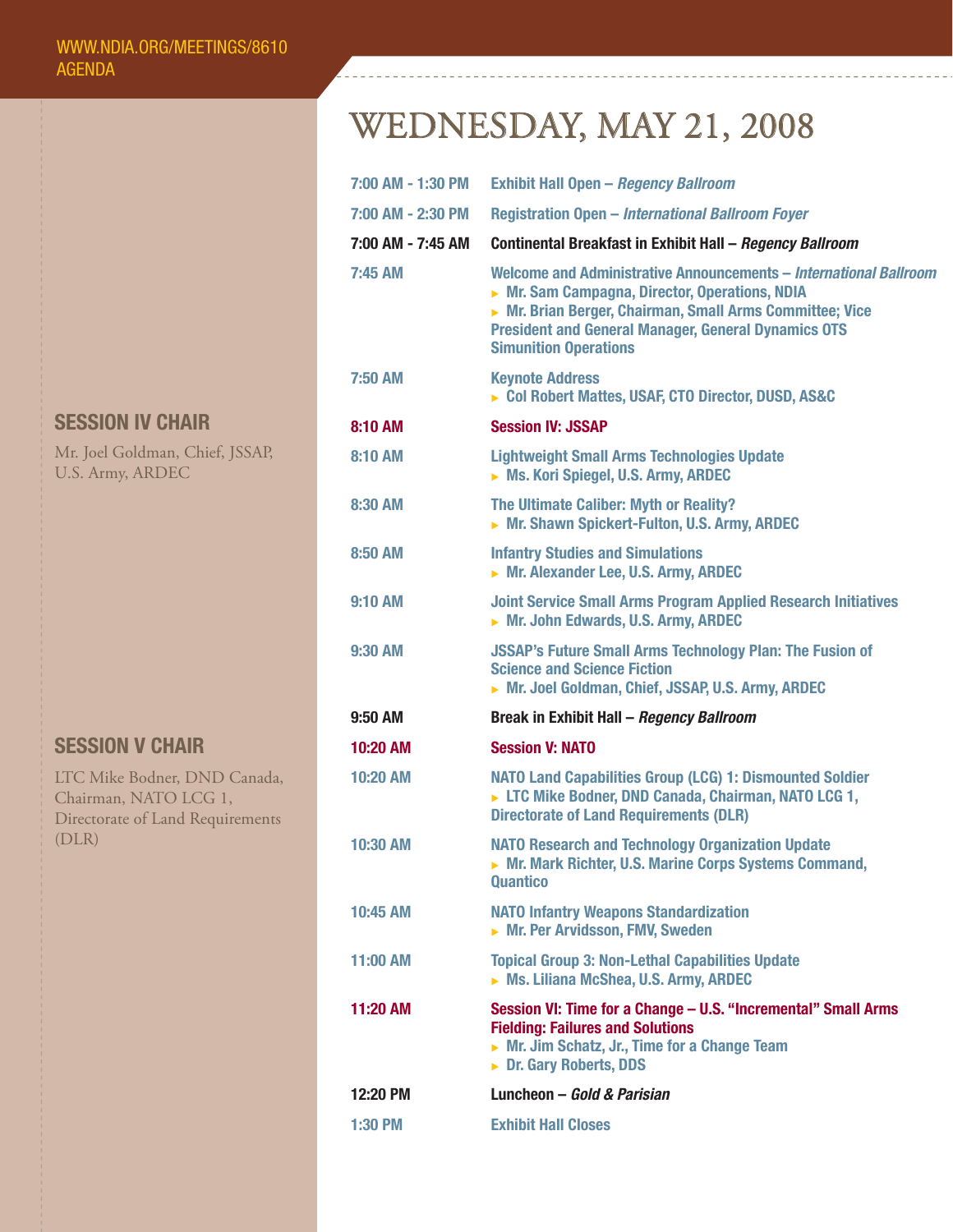| WWW.NDIA.ORG/MEETINGS/8610 |  |
|----------------------------|--|
| <b>AGENDA</b>              |  |

Marine

**SESSION IX CHAIR** 

ARDEC

Ms. Liliana McShea, U.S. Army,

| <b>1:30 PM</b> | <b>Session VII: Industry Ammunition Producers and Technology</b><br><b>Companies</b><br>$\triangleright$ Mr. Keith Enlow, ATK Lake City<br>$\triangleright$ Mr. Steve Torma, General Dynamics OTS<br>► Mr. Bruce Webb, Nammo USA<br>$\triangleright$ Mr. Alan Serven, Remington<br>$\triangleright$ Mr. Dave Council, Olin<br>▶ Mr. John MacDougall, General Dynamics OTS, Canada<br>▶ Mr. Paul Shipley, Textron-AAI<br>$\triangleright$ Mr. Nick Malkovich, Mac Ammo<br>$\triangleright$ Mr. Sy Wiley, Polytech | <b>SESSION VII CHAIR</b><br>Mr. David Broden, Broden<br>Resource Solutions, LLC |
|----------------|------------------------------------------------------------------------------------------------------------------------------------------------------------------------------------------------------------------------------------------------------------------------------------------------------------------------------------------------------------------------------------------------------------------------------------------------------------------------------------------------------------------|---------------------------------------------------------------------------------|
| <b>2:30 PM</b> | <b>Board Buses and Depart for Contractor Firing Demonstration</b><br>- Tac Pro Shooting Center                                                                                                                                                                                                                                                                                                                                                                                                                   |                                                                                 |
| 4:30 PM        | <b>Session VIII: Contractor Firing Demonstration</b>                                                                                                                                                                                                                                                                                                                                                                                                                                                             | <b>SESSION VIII CHAIR</b>                                                       |
| 5:30 PM        | BBQ Dinner Buffet - Tac Pro Shooting Center                                                                                                                                                                                                                                                                                                                                                                                                                                                                      | Mr. Sal Fanelli, U.S. Marino                                                    |
| <b>7:00 PM</b> | <b>Buses Start Returning to Fairmont Hotel</b><br>Departures at 7:00 PM, 7:30 PM, 8:00 PM and 8:30 PM                                                                                                                                                                                                                                                                                                                                                                                                            | Corps Infantry Weapons                                                          |

## THURSDAY, MAY 22, 2008

| 7:30 AM - 4:00 PM | <b>Registration Open - International Ballroom Foyer</b>                                                                                                                                                                                                                     |
|-------------------|-----------------------------------------------------------------------------------------------------------------------------------------------------------------------------------------------------------------------------------------------------------------------------|
| 7:30 AM - 8:20 AM | <b>Continental Breakfast - International Ballroom Foyer</b>                                                                                                                                                                                                                 |
| $8:20$ AM         | Welcome and Administrative Announcements – International Ballroom<br>Mr. Sam Campagna, Director, Operations, NDIA<br>▶ Mr. Brian Berger, Chairman, Small Arms Committee; Vice<br><b>President and General Manager, General Dynamics OTS</b><br><b>Simunition Operations</b> |
| 8:30 AM           | <b>Keynote Address</b><br>▶ Mr. Chris Grassano, Project Manager, Maneuver Ammunition<br><b>Systems</b>                                                                                                                                                                      |
| $9:00$ AM         | <b>National Small Arms Center Update</b><br>Mr. Frank Puzycki, U.S. Army, ARDEC                                                                                                                                                                                             |
| 9:30 AM           | <b>Session IX: Testing, Training and Simulation</b>                                                                                                                                                                                                                         |
| 9:30 AM           | <b>Technical Evaluation, Operational Evaluation, Lessons Learned in</b><br><b>Small Arms Procurement</b><br>Mr. Joseph Abram, NAVSEA, Crane                                                                                                                                 |
| $9:50$ AM         | <b>Suppressing Sacred Cows</b><br>▶ Mr. Graham Evenden, System Design Evaluation, Ltd.                                                                                                                                                                                      |
| 10:10 AM          | <b>NDIA Strategic Initiatives</b><br>▶ Mr. David Broden, Chairman, Armaments Division; Broden<br><b>Resource Solutions, LLC</b>                                                                                                                                             |
| 10:30 AM          | <b>Break - International Ballroom Foyer</b>                                                                                                                                                                                                                                 |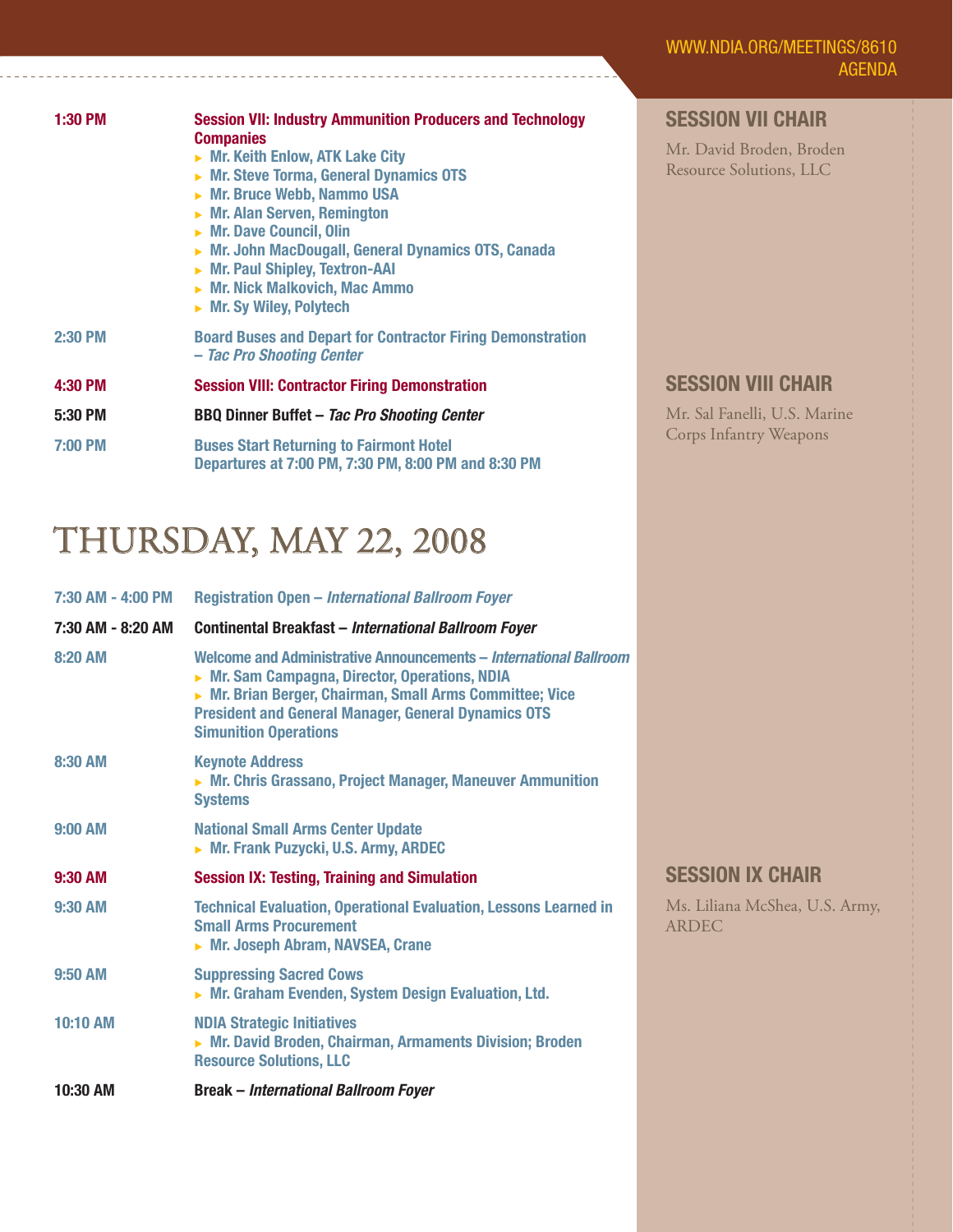#### WWW.NDIA.ORG/MEETINGS/8610 AGENDA

**SESSION X CHAIR** Mr. Kevin Swenson, JNLWD, Quantico

### **SESSION XII CHAIR**

Mr. John Edwards, U.S. Army, ARDEC



| <b>10:50 AM</b> | <b>Session X: Less Lethal Systems and Technology</b>                                                                                                                                                                                                           |
|-----------------|----------------------------------------------------------------------------------------------------------------------------------------------------------------------------------------------------------------------------------------------------------------|
| 10:50 AM        | <b>Session Overview, JNLWD</b>                                                                                                                                                                                                                                 |
| 11:00 AM        | <b>Human Effects and Effectiveness, HECOE</b>                                                                                                                                                                                                                  |
| 11:20 AM        | <b>Mission Payload Module, NL Weapon System, MCSC</b>                                                                                                                                                                                                          |
| 11:40 AM        | <b>Improved Flash Bang Grenade, SOCOM</b>                                                                                                                                                                                                                      |
| <b>12:00 PM</b> | <b>Taser International</b>                                                                                                                                                                                                                                     |
| <b>12:20 PM</b> | <b>Beretta/Defense Technologies</b>                                                                                                                                                                                                                            |
| 12:30 PM        | Luncheon - Venitian                                                                                                                                                                                                                                            |
| 1:30 PM         | <b>Session XI: Weapons</b>                                                                                                                                                                                                                                     |
| 1:30 PM         | <b>Canadian Proposed Small Arms Demonstration Project</b><br>▶ Mr. Gilles Pageau, Directorate Soldier System Program<br><b>Management 10-4</b>                                                                                                                 |
| $1:50$ PM       | <b>Advanced Thermal Management of Automatic Rifles</b><br>Ms. Laurie Florio, U.S. Army, ARDEC                                                                                                                                                                  |
| 2:30 PM         | <b>Break - International Ballroom Foyer</b>                                                                                                                                                                                                                    |
| <b>2:40 PM</b>  | Implementation of the New Israeli Light Machine Gun (LMG),<br>"The NEGEV," as a Fire Power Multiplier in the Current and<br><b>Future Battlefields: Assessments &amp; Conclusions</b><br>► LtCol Michael Hartman, IDF Israel, North East Technologies,<br>Ltd. |
| 3:00 PM         | <b>Experimental Performance Analysis on Recoil Pad for</b><br><b>Reducing Firing Shock Force</b><br>> Dr. Joon-Ho Lee, Agency for Defense Development, Korea                                                                                                   |
| <b>3:20 PM</b>  | Development of a Non-Lethal 12ga. Shotgun System for Use<br>with the EM113REV<br>Mr. Kevin Adams, U.S. Army, ARDEC ATF                                                                                                                                         |
| 3:40 PM         | <b>Session XII: Fire Control</b>                                                                                                                                                                                                                               |
| 3:40 PM         | <b>Fire Control Units for Thermal Weapon Sights</b><br>$\triangleright$ Mr. Alexander Kuhrt, Helmut Schmidt University, Germany                                                                                                                                |
| 4:00 PM         | <b>Aimpoint BR8: A Fire Control System for Small Arms</b><br>$\triangleright$ Mr. Lennart Ljungfelt, Aimpoint, Inc.                                                                                                                                            |
| 4:20 PM         | <b>Real Time Tire Control Solution for Individual and Crew-Served</b><br><b>Direct Firing Infantry Weapons: Algorithm and Implementation</b><br>$\triangleright$ Mr. Alexander Kuhrt, Helmut Schmidt University, Germany                                       |
| $4:40$ PM       | <b>Closing Remarks</b><br><b>Conference Concludes</b>                                                                                                                                                                                                          |
|                 | Thank you for your participation!<br>$\mathbf{A}$ $\mathbf{D}$ $\mathbf{A}$ $\mathbf{A}$                                                                                                                                                                       |

 *Pease return your survey to the NDIA Staff.*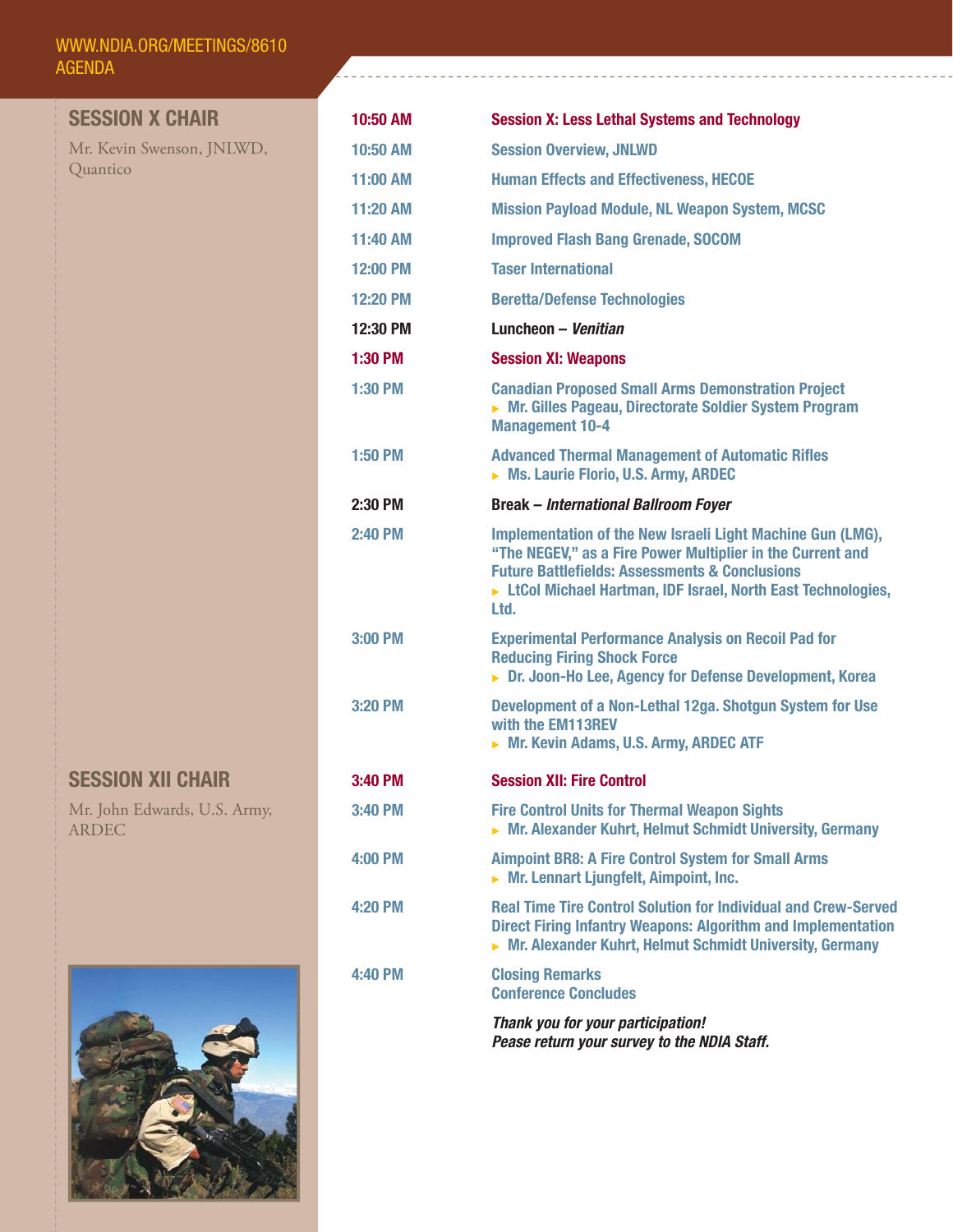#### WWW.NDIA.ORG/MEETINGS/8610 **EXHIBITS**

#### **EXHIBIT FLOOR PLAN**



#### **FIRING DEMONSTRATION COMPANIES**

- <sup>X</sup>**Aimpoint, Inc.** *weapon optics*
- **Ashbury International Group, Inc. –** *sniper rifl e systems*
- <sup>X</sup>**ATK** *ammunition donation*
- <sup>X</sup>**Colt Defense, LLC** *assault rifl es*
- <sup>X</sup>**Command Arms** *small arms accessories*
- ▶ Engel Ballistics Research *specialty and subsonic ammunition*
- <sup>X</sup>**FNH USA, LLC** *infantry weapons*
- <sup>X</sup>**GLOCK** *handguns*
- ▶ Inland Technologies, Inc. *weapons cleaning system*
- <sup>X</sup>**La Rue Tactical** *portable targeting system*
- <sup>X</sup>**Less-Lethal** *less-lethal devices*
- **Long Mountain Outfitters** *foreign weapons, mounts, accessories*
- <sup>X</sup>**Mac Ammo** *small arms ammunition*
- <sup>X</sup> **Magpul Inds. Corporation –** *small arms, assault rifl es, accessories*
- ▶ Metal Storm, Inc. *multi shot weapon systems*
- <sup>X</sup> **MILKOR USA** *M32 Grenade Launcher*
- **NeTech** *infantry assault rifles*
- <sup>X</sup>**NLight/Laser Devices** *optical distractor*
- <sup>X</sup>**Pierce Targets** *portable targeting system*
- **Remington Arms** *sniper rifle systems*
- <sup>X</sup>**Smith & Wesson** *handguns*
- <sup>X</sup>**Tally/Nammo** *shoulder launched ordnance*
- <sup>X</sup>**Trijicon, Inc.** *weapon optics*
- <sup>X</sup>**TSSI** *weapon optics*
- <sup>X</sup>**Wilcox Industries** *night vision equipment*

AAI Corporation – 501 Aimpoint, Inc. – 106 Anniston Army Depot – 202 ARDEC Picatinny Arsenal – 102 Ashbury International Group, Inc. – 601 Barrett Firearms Manufacturing, Inc. – 311 Colt Defense, LLC – 401 Combined Systems, Inc. – 302 Command Arms Accessories/Fobus – 104 Eagle Industries Unlimited, Inc. – 406 ELCAN Optical Technologies – 410 Enidine, Inc. – 305 FNH USA, LLC – 502 GEMTECH – 506 General Dynamics-ATP – 101 General Dynamics-OTS – 201 GLOCK, Inc. – 505 IML Corp. – 112 Inland Technology, Inc. – 204 IWI – 313 JMTC-RIA – 312 Joint Non-Lethal Weapons Directorate – 402 Joint Service Small Arms Program – 111 Knight's Armament Company – 301 L-3 EOTech – 413 LaRue Tactical – 510 Laser Devices, Inc. – 613 LaserMax, Inc. – 214 Leatherman Tool Group, Inc. – 414 Long Mountain Outfitters, LLC-511 Magpul Inds. Corporation – 512 Marine Corps Logistics Command – 611 Martin Electronics, Inc. – 513 MAST Technologies, Inc. – 317 Metal Storm, Inc. – 310 MILKOR USA, Inc. – 404 Nammo Talley – 110 NDIA – 114 Night Vision Systems – 205 NSWC Corona – 109 OLIN Winchester – 409 Orison Marketing, LLC – 319 Otis Products, Inc. – 304 Pierce Targets – 209 Remington Arms Company, Inc. – 318 RUAG Ammotec – 605 Savit Corporation – 405 Smith & Wesson – 609 Streamlight, Inc. – 306 Tactical & Survival Specialties, Inc. – 314 TASER International – 514 Thales Communications, Inc. - 206 The Beta Company - 212 Thor Defense, Inc. - 418 Trijicon, Inc. – 503 U.S. Army Aberdeen Test Center – 309 U.S. Ordnance – 211 Vectronix, Inc. – 509 VingTech Corp. – 210 Wilcox Industries – 411 Williams Software Associates Corp. – 417